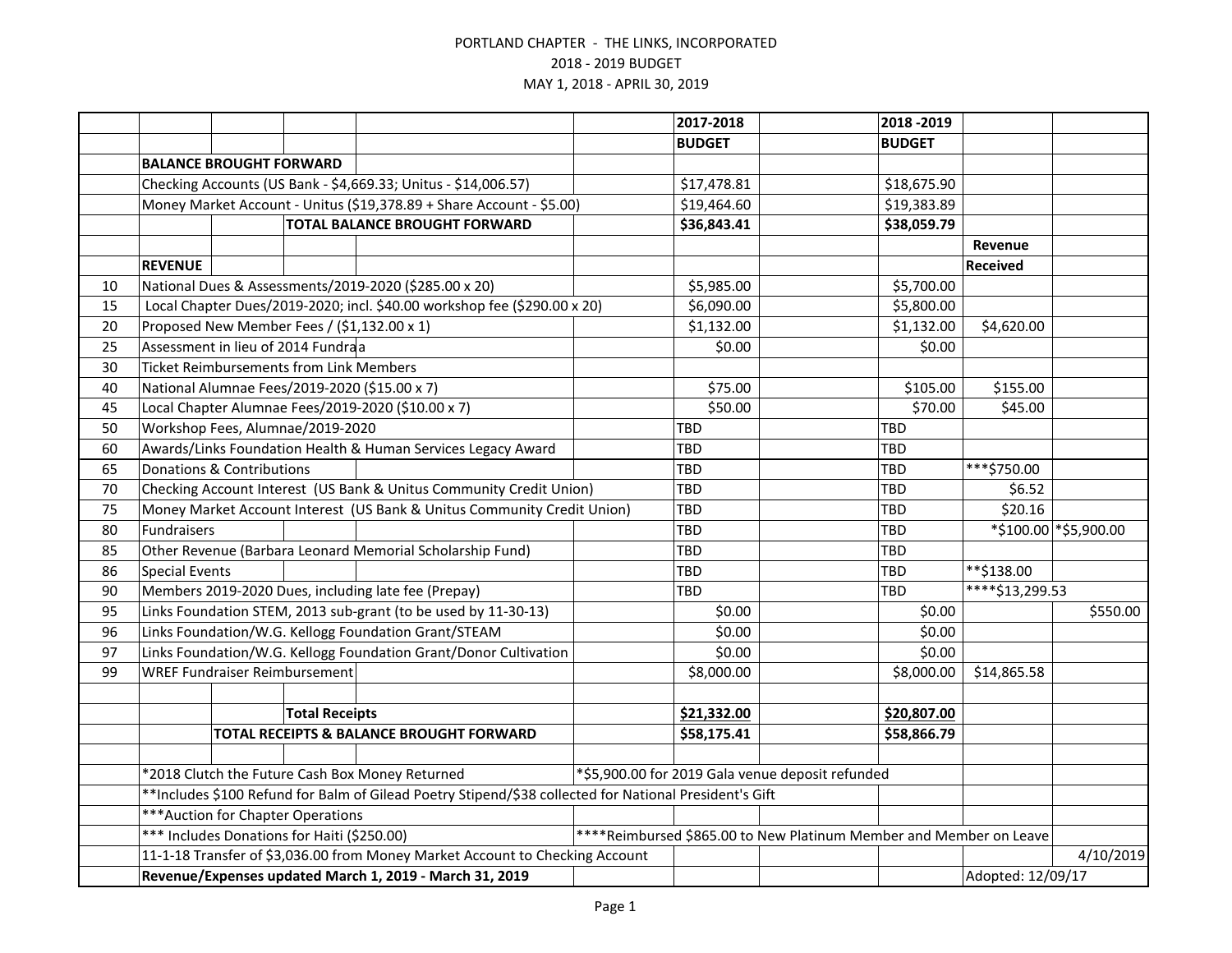|     | <b>EXPENSES</b>                                      |  |  |                                                         | 2017-2018   | 2018-2019   |                  |                |
|-----|------------------------------------------------------|--|--|---------------------------------------------------------|-------------|-------------|------------------|----------------|
| 100 | <b>Dues &amp; Assessments</b>                        |  |  |                                                         |             |             | <b>Spent YTD</b> | <b>Balance</b> |
| 110 |                                                      |  |  | National Dues & Assessments/2019-2020 (\$195.00 x 20)   | \$4,095.00  | \$3,900.00  | \$4,290.00       | ( \$390.00)    |
| 120 |                                                      |  |  | National Grant-in-Aid/2019-2020 (\$45.00 x 20)          | \$945.00    | \$900.00    | \$1,188.00       | (5288.00)      |
| 130 |                                                      |  |  | Links Foundation Dues/2019-2020 (\$40.00 x 20)          | \$840.00    | \$800.00    | \$880.00         | ( \$80.00)     |
| 140 |                                                      |  |  | New Member Fees/National, 2019 (\$742.00 x 1)           | \$742.00    | \$742.00    |                  |                |
| 150 |                                                      |  |  | Western Area Conference or National Assembly, Delegate  | \$1,400.00  | \$1,400.00  | \$1,400.00       | \$0.00         |
| 160 |                                                      |  |  | Western Area Conference or National Assembly, Alternate | \$1,000.00  | \$1,000.00  | \$1,000.00       | \$0.00         |
| 165 |                                                      |  |  | Western Area Leadership Summit Representative           | \$0.00      | \$500.00    | \$500.00         | \$0.00         |
| 170 | <b>National Bonding Insurance</b>                    |  |  |                                                         | \$660.00    | \$660.00    | \$450.00         | \$210.00       |
| 175 | National Liability Insurance/2019-2020 (\$5.00 x 20) |  |  | \$105.00                                                | \$100.00    | \$110.00    | (\$10.00)        |                |
| 180 |                                                      |  |  | National Alumnae Fees/2019-2020 (\$15.00 x 7)           | \$70.00     | \$105.00    | \$120.00         | ( \$15.00)     |
| 185 | National / Area Publications                         |  |  |                                                         | \$200.00    | \$200.00    |                  |                |
|     |                                                      |  |  | <b>Total Dues &amp; Assessments</b>                     | \$10,062.00 | \$10,307.00 |                  |                |
|     |                                                      |  |  |                                                         |             |             |                  |                |
| 200 |                                                      |  |  | Programs (Includes Postage, Copies, Printing)           |             |             |                  |                |
| 210 | The Arts                                             |  |  |                                                         | \$1,200.00  | \$1,650.00  |                  |                |
| 220 | Services to Youth                                    |  |  |                                                         | \$3,500.00  | \$3,000.00  |                  |                |
| 225 | Save for Future Use                                  |  |  |                                                         |             |             |                  |                |
| 230 | <b>National Trends &amp; Services</b>                |  |  |                                                         | \$400.00    | \$700.00    | \$150.00         | \$550.00       |
| 235 | <b>Health &amp; Human Services</b>                   |  |  |                                                         | \$500.00    | \$600.00    | \$175.00         | \$425.00       |
| 240 | <b>International Trends &amp; Services</b>           |  |  | \$400.00                                                | \$800.00    |             |                  |                |
| 245 |                                                      |  |  | Health & Human Services (Balance \$300, NOBEL)          |             |             |                  |                |
| 250 | STY/STEM, 2013/Links Foundation/Restricted           |  |  |                                                         |             |             |                  |                |
| 260 | Annual Program Facet Report                          |  |  | \$25.00                                                 | \$25.00     |             |                  |                |
|     |                                                      |  |  | <b>Total Programs &amp; Projects</b>                    | \$6,025.00  | \$6,775.00  |                  |                |
|     |                                                      |  |  |                                                         |             |             |                  |                |
| 300 | <b>Charitable Contributions</b>                      |  |  |                                                         |             |             |                  |                |
| 310 | Community Solicitations, Ads, Activities, etc.       |  |  |                                                         | \$400.00    | \$400.00    | \$200.00         | \$200.00       |
| 320 | <b>Other Charitable Contributions</b>                |  |  |                                                         | \$0.00      | \$0.00      |                  |                |
|     |                                                      |  |  | <b>Total Charitable Contributions</b>                   | \$400.00    | \$400.00    |                  |                |
|     |                                                      |  |  |                                                         |             |             |                  |                |
|     | <b>Organizational Memberships</b><br>500             |  |  |                                                         |             |             |                  |                |
| 510 | Local Organizational Memberships                     |  |  |                                                         | \$150.00    | \$150.00    |                  |                |
|     |                                                      |  |  | <b>Total Organizational Memberships</b>                 | \$150.00    | \$150.00    |                  |                |
|     |                                                      |  |  |                                                         |             |             |                  |                |
|     |                                                      |  |  |                                                         |             |             |                  | 4/10/2019      |
|     |                                                      |  |  |                                                         |             |             |                  |                |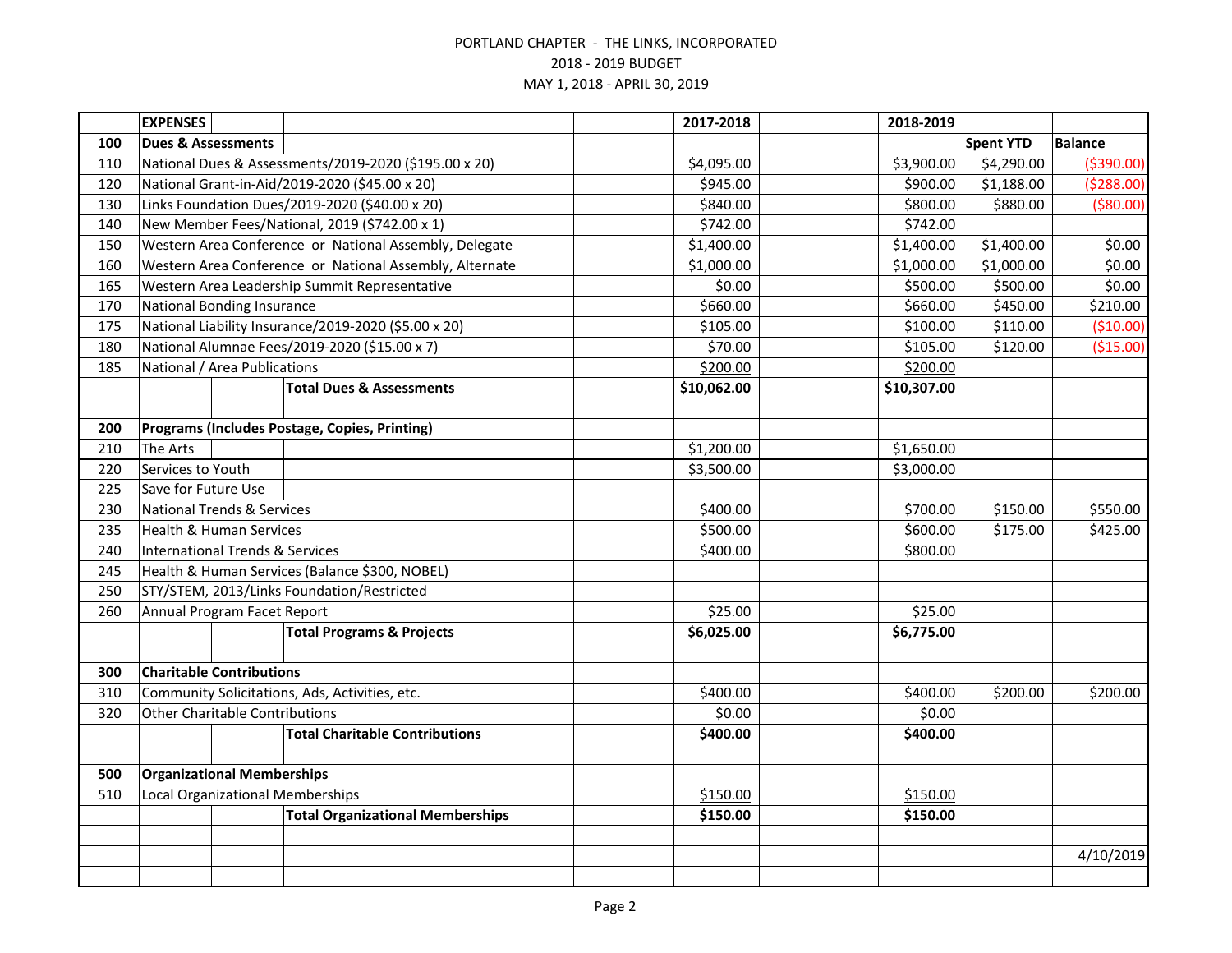|     | <b>EXPENSES</b>            |                                    |                                                                        | 2017-2018  | 2018-2019  |                  |                |
|-----|----------------------------|------------------------------------|------------------------------------------------------------------------|------------|------------|------------------|----------------|
| 600 |                            |                                    | <b>Chapter Officers' Expenses (Includes Postage, Copies, Printing)</b> |            |            | <b>Spent YTD</b> | <b>Balance</b> |
| 610 | President                  |                                    |                                                                        | \$150.00   | \$150.00   |                  |                |
| 620 | <b>Vice President</b>      |                                    |                                                                        | \$50.00    | \$50.00    |                  |                |
| 630 | <b>Recording Secretary</b> |                                    |                                                                        | \$150.00   | \$150.00   |                  |                |
| 640 |                            | <b>Corresponding Secretary</b>     |                                                                        | \$25.00    | \$25.00    |                  |                |
| 650 | <b>Financial Secretary</b> |                                    |                                                                        | \$100.00   | \$100.00   |                  |                |
| 660 | Treasurer                  |                                    |                                                                        | \$125.00   | \$125.00   |                  |                |
| 670 | Historian / Archivist      |                                    |                                                                        | \$400.00   | \$700.00   |                  |                |
| 680 |                            | Journalist / Publicity Officer     |                                                                        | \$200.00   | \$200.00   | \$125.48         | \$74.52        |
| 690 | Protocol Officer           |                                    |                                                                        | \$200.00   | \$200.00   |                  |                |
| 695 | Parliamentarian            |                                    |                                                                        | \$25.00    | \$25.00    |                  |                |
|     |                            |                                    | <b>Total Chapter Officers' Expenses</b>                                | \$1,425.00 | \$1,725.00 |                  |                |
|     |                            |                                    |                                                                        |            |            |                  |                |
| 700 |                            |                                    | Chapter Committees' Expenses (Includes Postage, Copies, Printing)      |            |            |                  |                |
| 710 | Courtesy                   |                                    |                                                                        | \$400.00   | \$400.00   | \$60.00          | \$340.00       |
| 720 | Membership                 |                                    |                                                                        | \$400.00   | \$800.00   | \$375.92         | \$424.08       |
| 725 |                            |                                    | New Member Orientation / Induction                                     | \$500.00   | \$500.00   |                  |                |
| 730 | Yearbook                   |                                    |                                                                        | \$100.00   | \$100.00   |                  |                |
| 735 |                            | <b>Committee Procedures Manual</b> |                                                                        | \$25.00    | \$25.00    |                  |                |
| 740 | Scholarship                |                                    |                                                                        | \$400.00   | \$400.00   | \$582.00         | (\$182.00)     |
| 750 |                            | Founder's Day Observation          |                                                                        | \$75.00    | \$75.00    |                  |                |
| 760 | Social                     |                                    |                                                                        | \$200.00   | \$325.00   |                  |                |
| 770 | <b>Bylaws</b>              |                                    |                                                                        | \$50.00    | \$50.00    |                  |                |
| 775 | Audit                      |                                    |                                                                        | \$100.00   | \$50.00    |                  |                |
| 780 |                            | Fund Development / Grants          |                                                                        | \$500.00   | \$500.00   |                  |                |
| 790 | Technology, Chapter        |                                    |                                                                        | \$200.00   | \$270.00   | \$281.41         | (511.41)       |
| 795 | Ethics                     |                                    |                                                                        | \$25.00    | \$25.00    |                  |                |
| 796 | <b>Strategic Planning</b>  |                                    |                                                                        | \$50.00    | \$50.00    |                  |                |
|     |                            |                                    | <b>Total Chapter Committees' Expenses</b>                              | \$3,025.00 | \$3,570.00 |                  |                |
|     |                            |                                    |                                                                        |            |            |                  |                |
|     |                            |                                    |                                                                        |            |            |                  |                |
|     |                            |                                    |                                                                        |            |            |                  |                |
|     |                            |                                    |                                                                        |            |            |                  |                |
|     |                            |                                    |                                                                        |            |            |                  |                |
|     |                            |                                    |                                                                        |            |            |                  |                |
|     |                            |                                    |                                                                        |            |            |                  | 4/10/2019      |
|     |                            |                                    |                                                                        |            |            |                  |                |